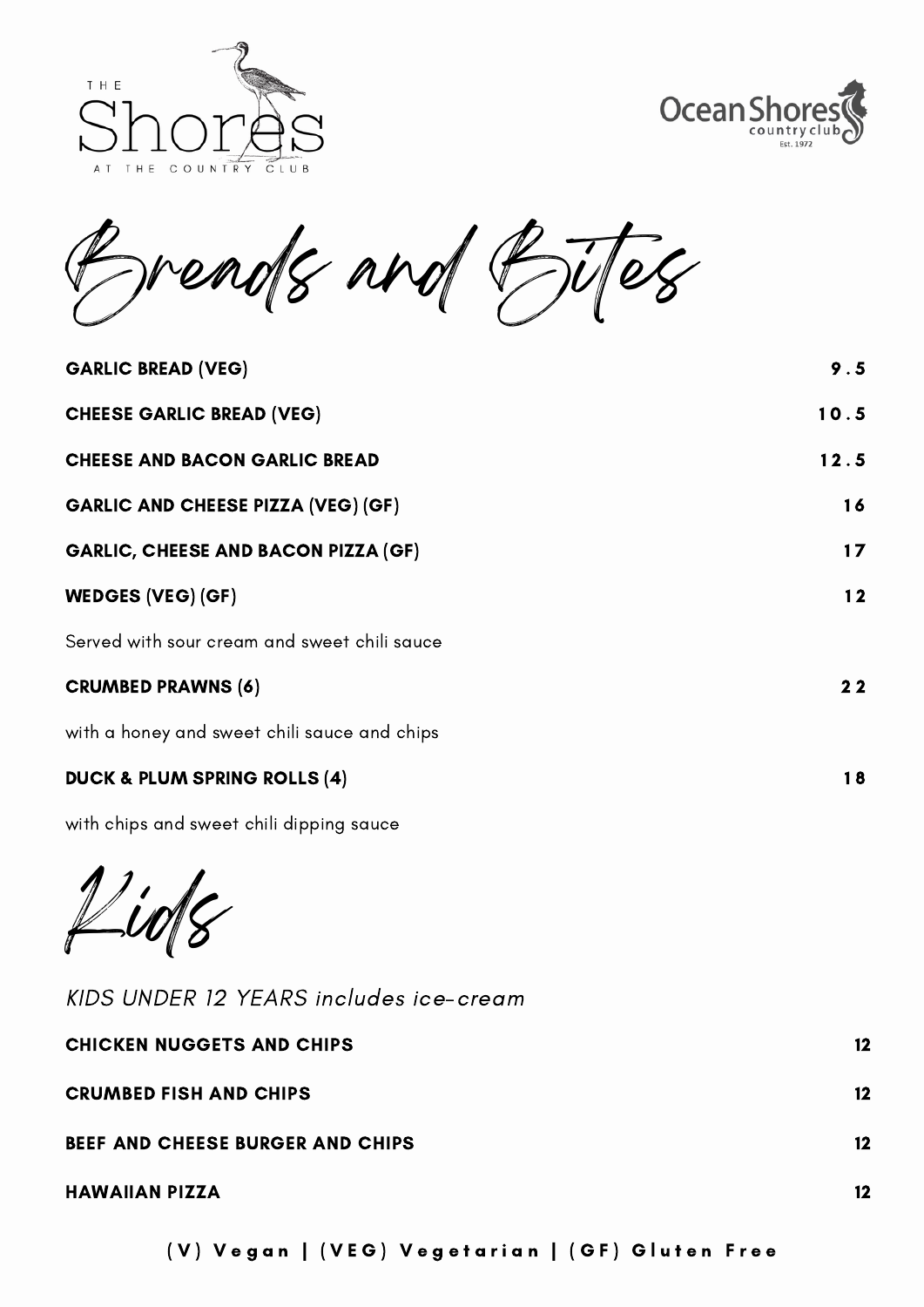



Mains

| <b>SALT AND PEPPER CALAMARI</b><br>served with chips, salad and aioli                                                            | 24             |
|----------------------------------------------------------------------------------------------------------------------------------|----------------|
| <b>BEER BATTERED FLATHEAD FILLETS</b><br>with chips & salad                                                                      | 28             |
| <b>CAESAR SALAD (V) (GF)</b><br>Cos lettuce, bacon, garlic croutons, egg, parmesan lightly tossed through our<br>Caesar dressing | 20             |
| Add Chicken to your salad<br>Add Prawns to your salad                                                                            | Add 6<br>Add 8 |
| <b>CHICKEN SCHNITZEL</b><br>Hand crumbed and served with your choice of sauce                                                    | 24             |
| <b>CHICKEN PARMIGIANA</b><br>Schnitzel topped with ham, Napoli and cheese                                                        | 27             |
| <b>VEGETARIAN LASAGNE (V) (GF)</b><br>Our vegan friendly fresh veg lasagna                                                       | 23             |
| <b>GRILLED SALMON STEAK (GF)</b><br>Grilled Tasmanian salmon finished with our Hollandaise                                       | 34             |
| <b>GRILLED BARRAMUNDI (GF)</b><br>Wild caught Barramundi with avocado salsa, hollandaise                                         | 33             |
| <b>GRILLED CHICKEN BREAST (GF)</b><br>Chicken breast grilled and finished with mushroom and bacon                                | 29             |
| <b>BLACK ANGUS RUMP STEAK</b><br>350gm aged rump, served with choice of sauce                                                    | 33             |
| <b>REEF and BEEF</b><br>350gm angus rump steak with prawns in a creamy garlic sauce                                              | 39             |
| <b>MUSHROOM AND PUMPKIN SALAD (V) (GF)</b><br>Mushrooms, roasted pumpkin, mixed salad greens and dressing                        | 20             |

(V) Vegan | (VEG) Vegetarian | (GF) Gluten Free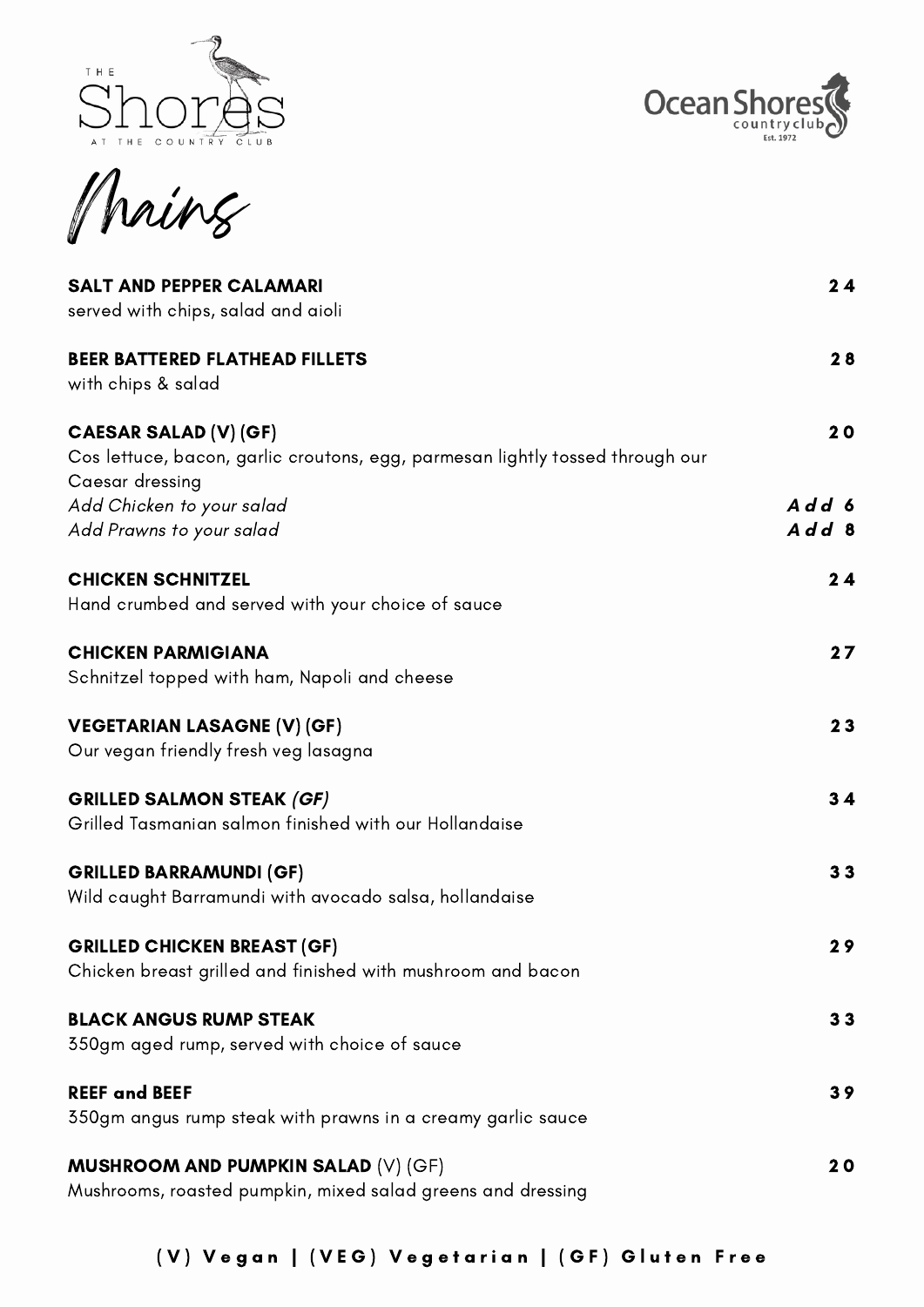





**HOUSEMADE PIZZAS 12"**

All Pizzas made with our Artisan tomato sugo and mozzarella cheese

| <b>GLUTEN FREE BASES</b>                                                                                               | Add3 |
|------------------------------------------------------------------------------------------------------------------------|------|
| <b>MARGHERITA (VEG)</b><br>Tomato, cheese and basil pesto                                                              | 17   |
| <b>SUPREME</b><br>Ham, salami, capsicum, olives, mushrooms                                                             | 21   |
| <b>HAM &amp; PINEAPPLE</b><br>Enough said!                                                                             | 19   |
| <b>CHILLI PRAWN</b><br>Prawns, chilli, red onion, capsicum and lemon                                                   | 25   |
| <b>CARNE</b><br>Salami, ham, beef, capsicum, onion, BBQ sauce                                                          | 22   |
| <b>BANGKOK</b><br>Sweet chilli chicken, shallot, red onion, roasted peanuts finished with a drizzle of<br>sweet chilli | 22   |
| <b>KATHMANDU</b><br>Tandoori chicken, capsicum, red onion, mango chutney served with a drizzle of<br>sour cream        | 22   |
| VEGO (VEG)<br>Capsicum, onion, spinach, pumpkin, Haloumi, mozzarella                                                   | 19   |
| <b>CHICKEN AND CAMEMBERT</b><br>Chicken, camembert, caramelised onion finished with aioli                              | 22   |